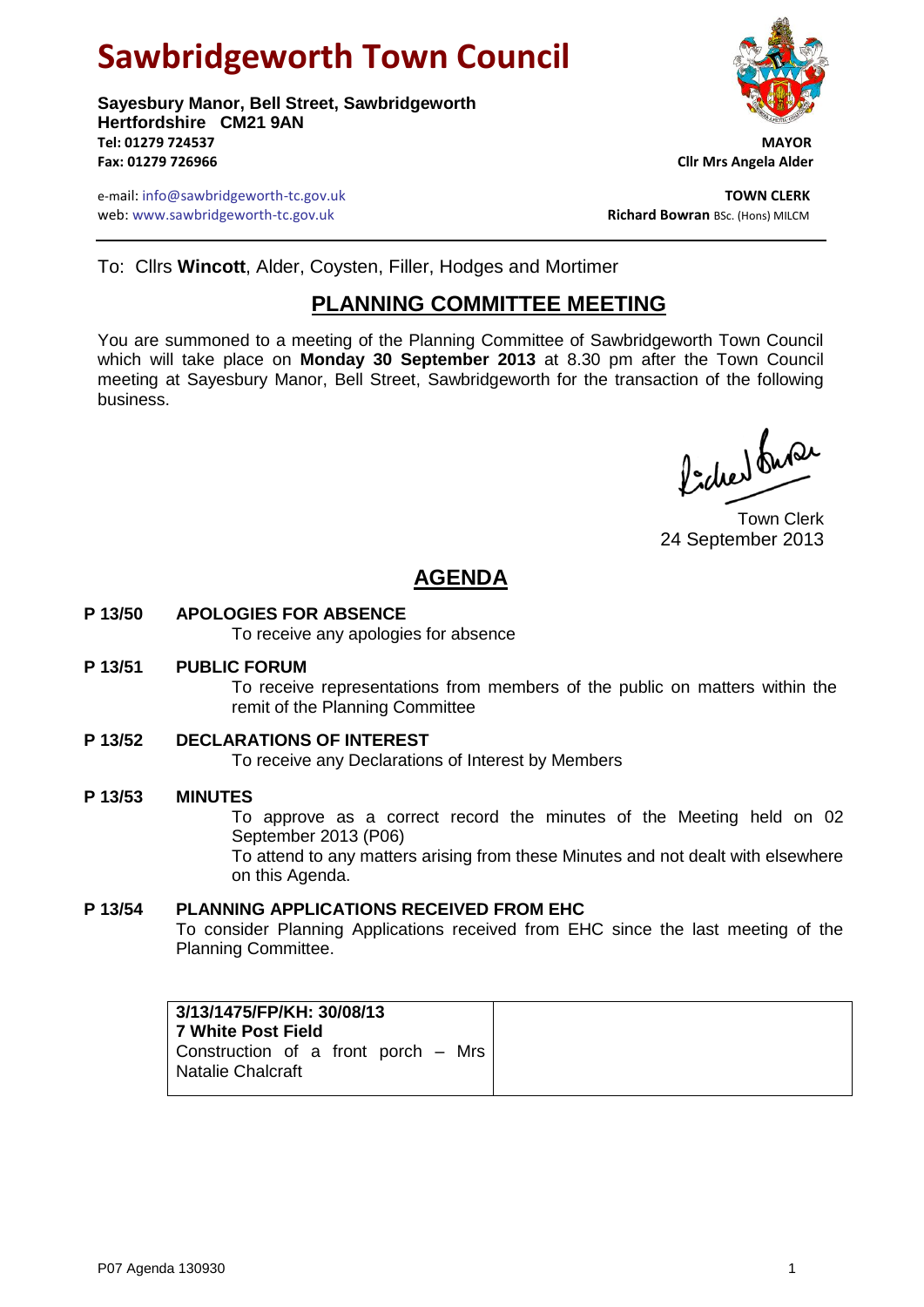| 3/13/1478/LB/KH: 09/09/13<br><b>Redricks Farm House, Redricks Lane</b><br>External repairs to include, replacement<br>of footpath, replacement of render,<br>repairs to footings, replacement of sole<br>plate, replacement of 3no widows,<br>rebuilding of chimney stack. Internal                                                                                    |  |
|------------------------------------------------------------------------------------------------------------------------------------------------------------------------------------------------------------------------------------------------------------------------------------------------------------------------------------------------------------------------|--|
| repairs to include, renewal of kitchen<br>and bathroom and repair to lath – Mr Joe<br>Wentworth                                                                                                                                                                                                                                                                        |  |
| 3/13/1482/FP/HI: 29/08/13<br><b>Rivers Hospital, High Wych Road</b><br>single<br>2no.<br>storey prefabricated<br>buildings with glazed roof covered link to<br>existing building - Ramsay Healthcare<br><b>UK Ltd</b>                                                                                                                                                  |  |
| 3/13/1483/FP/HI: 29/08/13<br><b>Rivers Hospital, High Wych Road</b><br>Creation of 43no. parking spaces with<br>3no. additional light columns - Ramsay<br><b>Healthcare UK Ltd</b>                                                                                                                                                                                     |  |
| 3/13/1525/FP/KH: 30/08/13<br>54 Elmwood<br>Single storey front infill extension $-$ Mr &<br>Mrs Cook                                                                                                                                                                                                                                                                   |  |
| 3/13/1536/LB/SE:12/09/13<br><b>Spring Cottage, 23 Vantorts Road</b><br>Repairs to roof, remove flowerbed and<br>repair brickwork, damp proof front wall<br>and re-plaster, cut out brickwork below<br>sole plate to kitchen party wall and install<br>new DPC, add film to ground floor front<br>new electricity<br>windows,<br>consumer<br>board - Mrs Nicola Goodwin |  |
| 3/13/1562/FP/MP: 13/09/13<br><b>17 Bell Street</b><br>Change of use of double garage to<br>bedsit and garage - Mr William Cunliffe                                                                                                                                                                                                                                     |  |
| 3/13/1567/FP/FM: 06/09/13<br>Sawbridgeworth<br>Football<br>Club,<br><b>Crofters</b><br>Replacement 15m mast complete with 3<br>antennas & 3 dish antennas. Removal of<br>2 existing radio equipment cabinets and<br>replacement<br>with<br>3<br>cabinets.<br>Enlargement of compound with the<br>erection of 1.8m chain link fence -<br>Vodafone Ltd                   |  |
| 3/13/1608/FP/MP: 13/09/13<br><b>16 Elmwood</b><br>Single storey side extension - Mrs<br>Sandra Figg                                                                                                                                                                                                                                                                    |  |